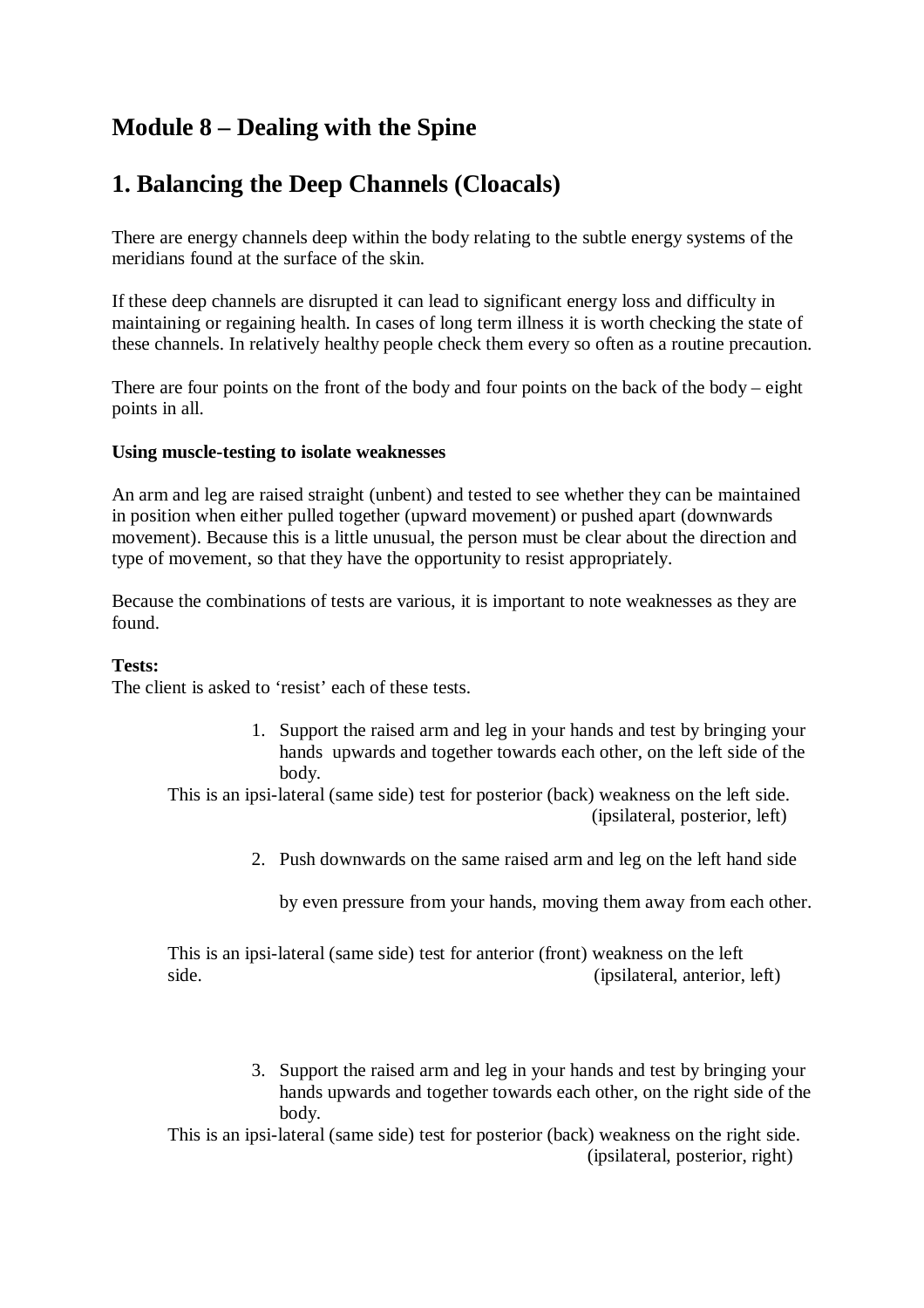4. Push downwards on the same raised arm and leg on the right hand side by even pressure from your hands, moving them away from each other.

This is an ipsi-lateral (same side) test for anterior (front) weakness on the right side. (ipsilateral, anterior, right)

#### **Now test opposite arms and legs:**

- 5. Left arm and right leg pulling together (left contra-lateral, posterior)
- 6. Left arm and right leg pushing apart (left contra-lateral, anterior)
- 7. Right arm and left leg pulling together (right contra-lateral, posterior)
- 8. Right arm and left leg pushing apart (right contra-lateral, anterior)

Having noted which test are weak, it is vital that the priority for correction is found.

Attempting to correct cloacals in any other order will not work.

Find out which weak pair needs correcting first, second, third etc.

## **Corrections**

Corrections can be made by holding crystals on the points

(If you don't have crystals, the points can be held, a pulse should be felt and this will become synchronised when balanced.)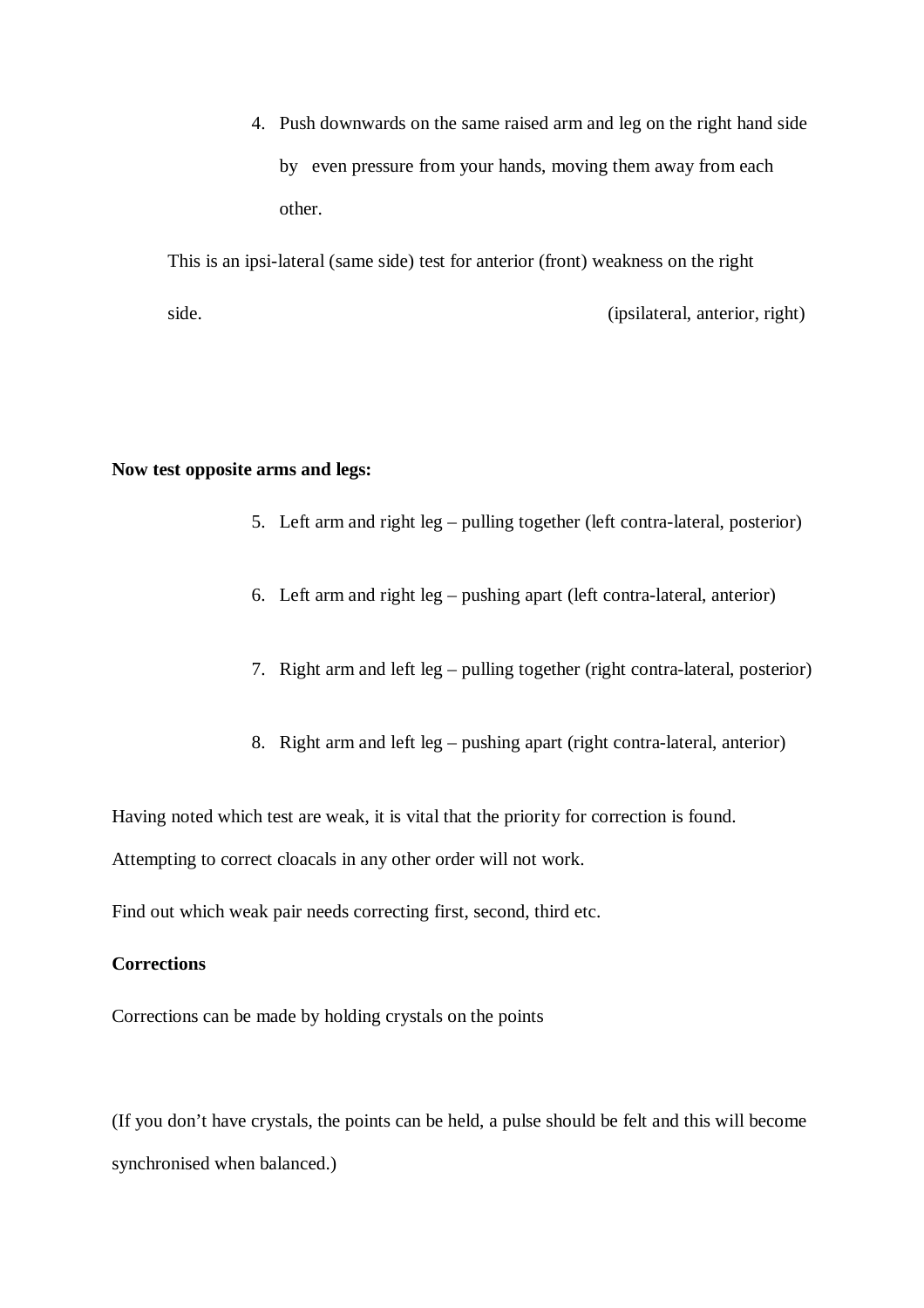## **Posterior Correction Points**

- 1. Temporal bone on skull, a slight hollow above and just behind the ear.
- 2. The point where the coccyx and sacrum meet on a curve of the lower spine.

## **Anterior Correction Points**

1. Supra-orbital foramen (inside orbit of eye, next to the nose!)